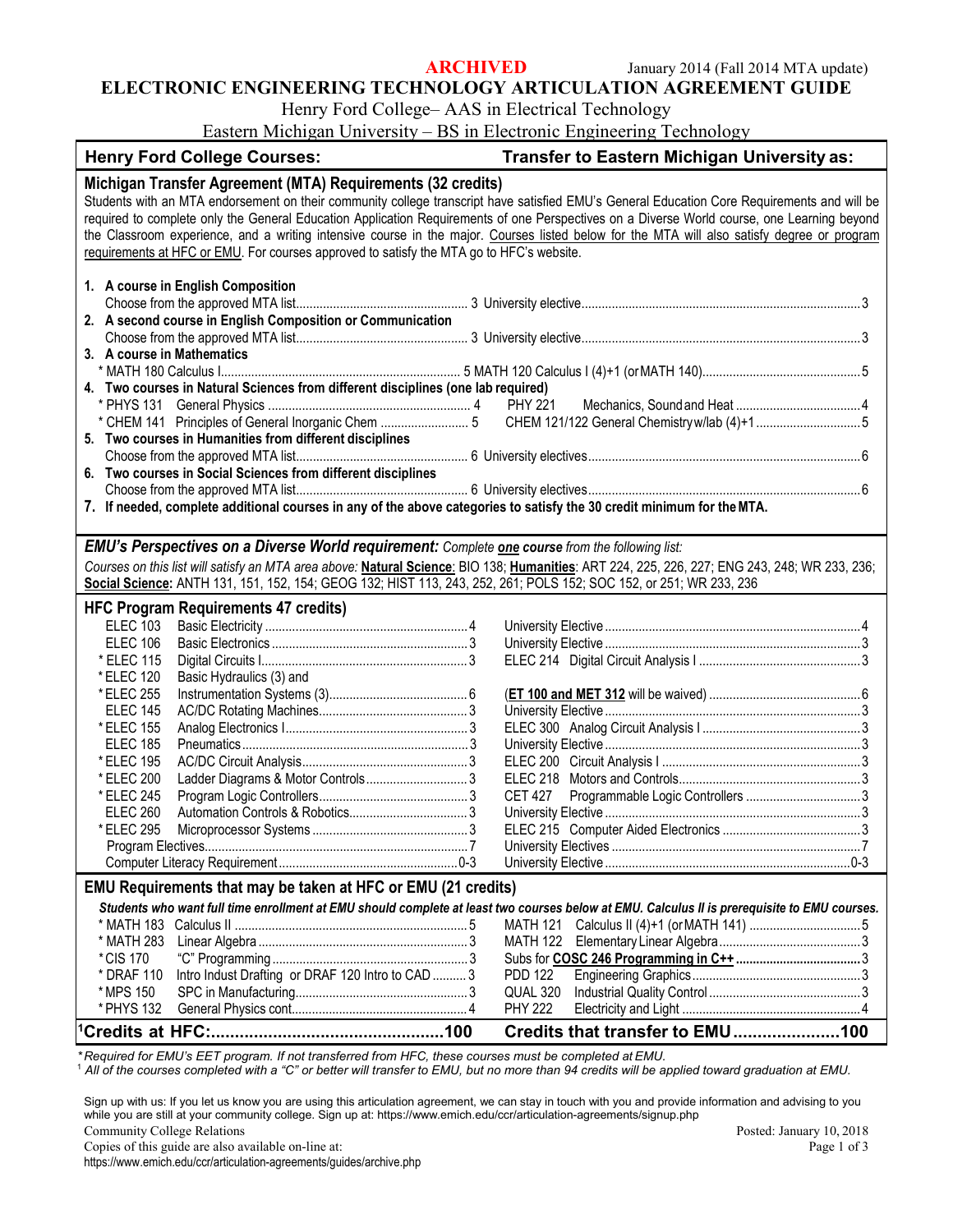**ARCHIVED** January 2014 (Fall 2014 MTA update)

## **ELECTRONIC ENGINEERING TECHNOLOGY ARTICULATION AGREEMENT GUIDE**

Henry Ford College– AAS in Electrical Technology Eastern Michigan University – BS in Electronic Engineering Technology

#### **Completion of the Electronic Engineering Technology Program at EMU Major Requirements (30-33 credits)** ELEC 210 Circuit Analysis II ............................................ 3 ELEC 310 Analog Circuit Analysis II................................ 3 ELEC 314 Digital Circuit Analysis II ................................. 3 ELEC 320 Microcomputer Circuits ................................... 3 ELEC 326 Transform Circuit Analysis with Calc .............. 3 1 ELEC 387 Co-op in Electronic Technology (LBC)......... 0-3 ELEC 415 Communication Circuits.................................. 3 ELEC 420 Advanced Microprocessors ............................ 3 ELEC 426 Control Systems Engineering ......................... 3 ELEC 450 Senior Design Project..................................... 3 SET 350W Applied Technical Writing ............................... 3 **Minimum Credits at EMU ..............................30 Transfer Credits ............................................94** 2 **Minimum Credits to Graduate: ...................124** *<sup>1</sup> ELEC 387 may be waived, however, one LBC experience or course must be completed to graduate. See program advisor for suggestions. 2 A minimum of 124 credits is required to graduate.* **Suggested Sequence for completing the program:** *Courses may not be offered every semester. Consult with the program coordinator to develop a program of study. MATH 120 (MATH 180 at HFC) is pre or co-requisite to ELEC 210. MATH 121 (MATH 183 at HFC) is pre or co-requisite to ELEC 310 COSC 246 (CIS 170 at HFC) is pre-requisite for ELEC 320* **Winter Semester (12 credits)** ELEC 210 Circuit Analysis II.............................................3 ELEC 310 Analog Circuit Analysis II.................................3 ELEC 314 Digital Circuit Analysis II ..................................3 SET 350W Applied Technical Writing .................................3 **Fall Semester (9 credits)** ELEC 320 Microcomputer Circuits....................................3 ELEC 326 Transform Circuit Analysiswith Calc ...............3 ELEC 415 Communication Circuits...................................3 **Winter Semester (9 credits)** ELEC 420 Advanced Microprocessors..............................3 ELEC 426 Control Systems Engineering...........................3 ELEC 450 Senior Design Project ......................................3 ELEC Co-op or other LBC experience............................. 0-3